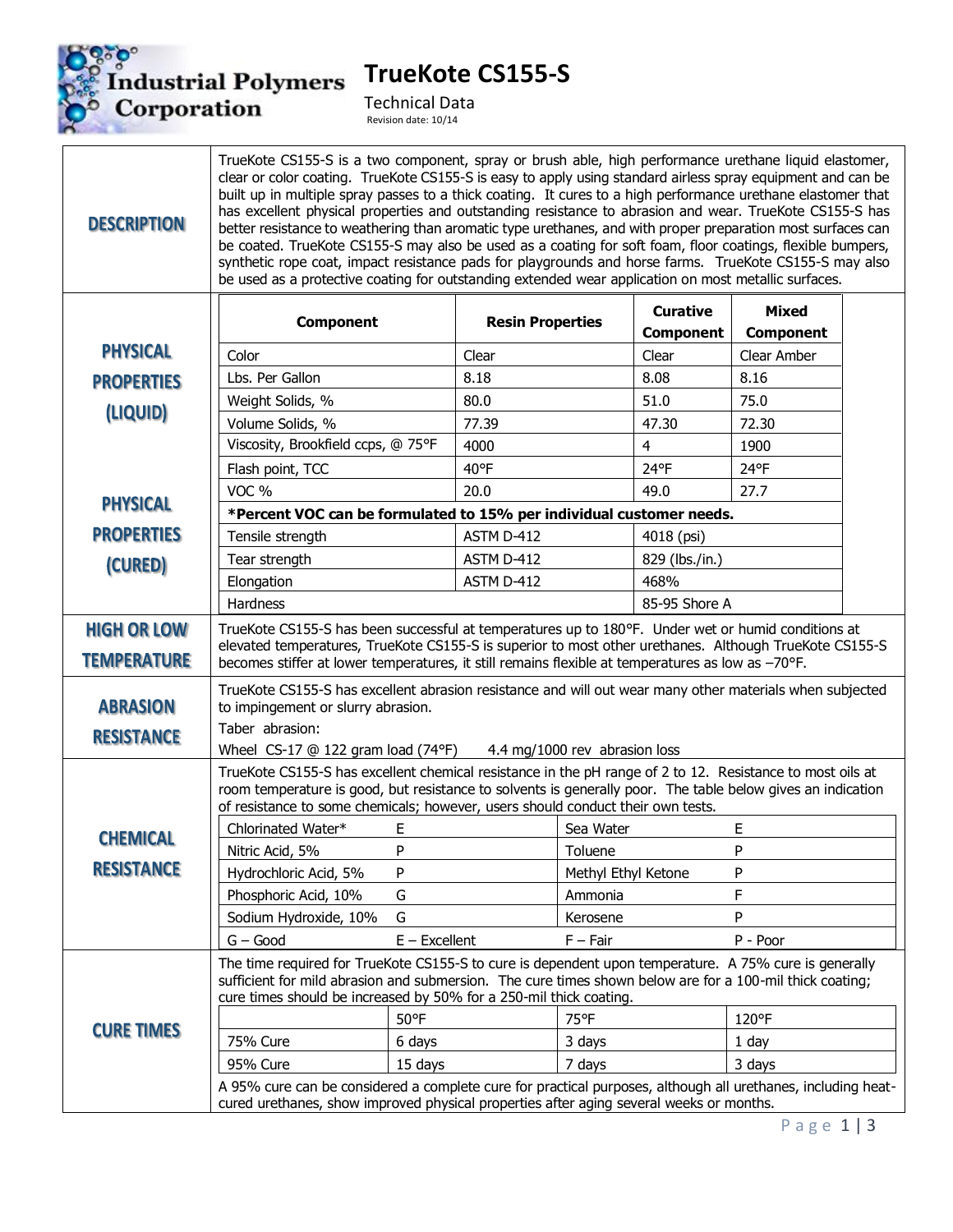

**TrueKote CS155-S**

Technical Data Revision date: 10/14

| <b>COVERAGE</b>    | The theoretical dry coverage of TrueKote CS155-S is 1158-mil square foot per mixed gallon of material.<br>Overspray and waste must be taken into account when estimating the quantity of material required for a<br>particular job.                                                                                                                                                                                                                                                                                                                                                                                                                                                                                                                                                                                                                                                                                                                                                                                                                                                           |  |  |  |  |
|--------------------|-----------------------------------------------------------------------------------------------------------------------------------------------------------------------------------------------------------------------------------------------------------------------------------------------------------------------------------------------------------------------------------------------------------------------------------------------------------------------------------------------------------------------------------------------------------------------------------------------------------------------------------------------------------------------------------------------------------------------------------------------------------------------------------------------------------------------------------------------------------------------------------------------------------------------------------------------------------------------------------------------------------------------------------------------------------------------------------------------|--|--|--|--|
| <b>EQUIPMENT</b>   | A single component airless spray machine with a minimum air: fluid pressure ratio of 20:1 will provide a<br>good spray pattern with .015 to .026 inch orifice spray tip. When using larger spray tips or long hose<br>lengths, it is advisable to use a machine with a 30:1 air: fluid pressure ratio. The spray machine should be<br>equipped with Teflon packings, Teflon or nylon hose and a 100-mesh outlet filter. A tip filter may be<br>required for small tips. The spray hose should be conductive and the spray machine should be grounded<br>to an earth ground when spraying.                                                                                                                                                                                                                                                                                                                                                                                                                                                                                                     |  |  |  |  |
|                    | A Jiffy mixer or other propeller-type mixer used on air drill can be used to mix the urethane components.                                                                                                                                                                                                                                                                                                                                                                                                                                                                                                                                                                                                                                                                                                                                                                                                                                                                                                                                                                                     |  |  |  |  |
| <b>MIXING</b>      | The resin portion of TrueKote CS155-S crystallize when exposed to temperatures below 40 F and the<br>curative portion may crystallize when exposed to temperatures below 20 F. This does not harm the<br>components; however, the resin component should be warmed to $90 - 100$ F and the curative component<br>to room temperature and each component mixed well before using. The components should not be<br>overheated and should be cooled to room temperature before mixing together. After long term storage it<br>is a good policy to stir each component before adding them together.<br>DO NOT mix resin and curative components until ready to use. The correct mixing ratio is five parts<br>component A to one part component B by weight. TrueKote CS155-S will not cure properly if the correct                                                                                                                                                                                                                                                                               |  |  |  |  |
|                    | component mixing ratio is not used.<br>Mix the components together in a clean container using a power drill until a uniform blend is achieved.<br>Scrape the sides and bottom of the container with a straight edge several times during the mixing operation<br>to prevent unmixed material from sticking to the container. The total time required to mix the components<br>should be about five minutes.                                                                                                                                                                                                                                                                                                                                                                                                                                                                                                                                                                                                                                                                                   |  |  |  |  |
|                    | 1.<br>Warm both components to room temperature before mixing.                                                                                                                                                                                                                                                                                                                                                                                                                                                                                                                                                                                                                                                                                                                                                                                                                                                                                                                                                                                                                                 |  |  |  |  |
|                    | 2.<br>Remove lids with screw driver on one (1) gallon component A and one (1) quart component B can.                                                                                                                                                                                                                                                                                                                                                                                                                                                                                                                                                                                                                                                                                                                                                                                                                                                                                                                                                                                          |  |  |  |  |
|                    | 3.<br>Pour Color pack (1/2 pint can or metal tube) into component B (quart can).                                                                                                                                                                                                                                                                                                                                                                                                                                                                                                                                                                                                                                                                                                                                                                                                                                                                                                                                                                                                              |  |  |  |  |
|                    | 4.<br>Pour all of component B (quart can) into component A (gallon can).                                                                                                                                                                                                                                                                                                                                                                                                                                                                                                                                                                                                                                                                                                                                                                                                                                                                                                                                                                                                                      |  |  |  |  |
|                    | 5.<br>Mix for three (3) minutes with drill and Jiffy mixer taking care not to mix in excess air.                                                                                                                                                                                                                                                                                                                                                                                                                                                                                                                                                                                                                                                                                                                                                                                                                                                                                                                                                                                              |  |  |  |  |
|                    | With a flat stick carefully scrape sides and bottom of container to ensure there are no unmixed<br>6.<br>components.                                                                                                                                                                                                                                                                                                                                                                                                                                                                                                                                                                                                                                                                                                                                                                                                                                                                                                                                                                          |  |  |  |  |
|                    | Mix 1-1/2 additional minutes.<br>7.                                                                                                                                                                                                                                                                                                                                                                                                                                                                                                                                                                                                                                                                                                                                                                                                                                                                                                                                                                                                                                                           |  |  |  |  |
|                    | 8.<br>Material will gel in 30 to 45 minutes depending on temperature hours. Material will be fully cured<br>in 3 to 4 days (depending on temperature).                                                                                                                                                                                                                                                                                                                                                                                                                                                                                                                                                                                                                                                                                                                                                                                                                                                                                                                                        |  |  |  |  |
|                    | 9.<br>Clean up equipment with Methyl Ethyl Ketone before material has fully cured.                                                                                                                                                                                                                                                                                                                                                                                                                                                                                                                                                                                                                                                                                                                                                                                                                                                                                                                                                                                                            |  |  |  |  |
| <b>APPLICATION</b> | Standard techniques used in airless paint spraying work well with TrueKote CS155-S. The proper spray tip<br>should be selected for the job and the pressure of the pump should be adjusted to obtain an even spray<br>pattern at the lowest pattern. The initial coat of TrueKote CS155-S should be a thin coat and should be<br>applied from the bottom up so as to prevent overspray from depositing on the primed surface. On surfaces<br>having a nap or rough texture, such as abraded rubber, optimum adhesive coats may be applied to a thickness<br>of 20 to 30 wet mils, depending upon the position of the article being coated, the temperature and the elapsed<br>time in the pot life. Each coat should be allowed to gel or dry to the touch, usually a period of 15-20 minutes,<br>depending upon ambient temperatures, before the next coat is applied.<br>TrueKote CS155-S should only be applied to surfaces that have been properly prepared. Most common<br>materials such as steel, aluminum, fiberglass, rubber, urethane, brick, concrete, and wood can be coated with |  |  |  |  |
|                    | TrueKote CS155-S. To obtain maximum adhesion most substrates must be gritblasted, abraded or etched<br>before applying Primer 350 and Primer 450 then applying TrueKote CS155-S. Metal surfaces should be<br>gritblasted to SSPC-SP-10 "Near White Metal Blast" and should exhibit a 2 to 4 mil surface profile. Metallic<br>substrates must always be dry and primed with Ultra-Prime 450 before TrueKote CS155-S is applied.                                                                                                                                                                                                                                                                                                                                                                                                                                                                                                                                                                                                                                                                |  |  |  |  |